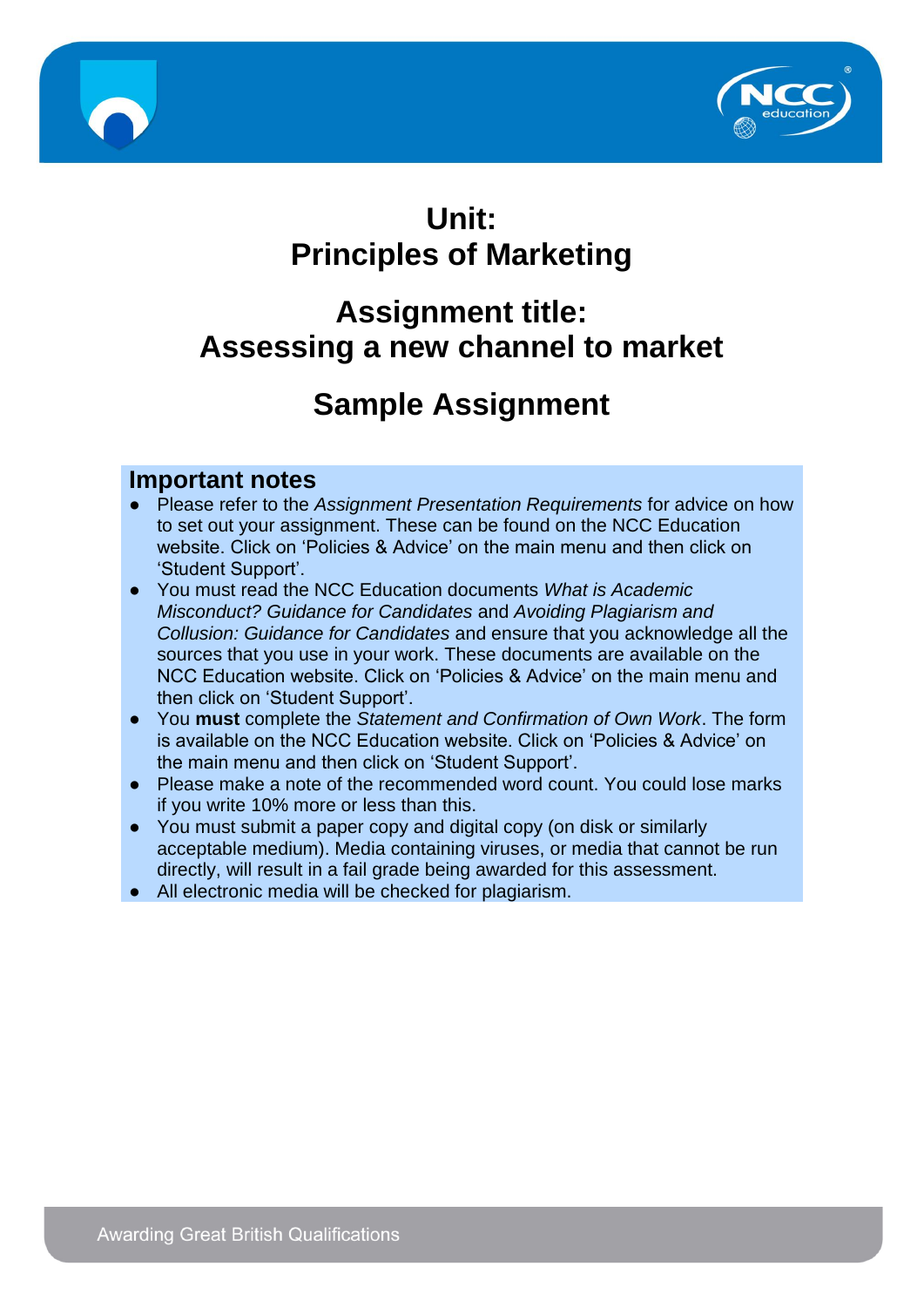## **Introduction**

You have recently joined a company that has historically sold its consumer products through third parties, for example a tap manufacturer who sells to wholesalers. Ideally choose an industry and company that you have access to data for. Your role is that of Marketing Manager.

The current economic climate due to COVID-19 has resulted in many of your key accounts either being suspended or terminated, which has had a negative impact on the business. In addition to this, recent research undertaken by your company has identified that the end user is not necessarily aware of your brand. You have raised this as a key weakness with the Senior Management Team, who are now considering selling direct to the consumer. You have been asked to prepare a report on the things to be considered, so that they can make an informed decision as to whether to proceed.

#### **Task 1 – 20 Marks**

Describe the industry, company, its product(s) and customers. This should include the current route to market with the use of appropriate models.

#### **Task 2 – 20 Marks**

Discuss the differences in the company's existing B2B model and the proposed B2C model, and potential issues this may cause.

#### **Task 3 – 20 Marks**

Explain the decision-making process (DMP) of the intended consumer audience.

#### **Task 4 – 30 Marks**

- a) Propose a product-orientated or market-orientated approach for the company, justifying your recommendation. (8 marks)
- b) Discuss the micro-environment and how this may affect the company's development plans. (8 marks)
- c) Recommend what marketing activities should be undertaken to make this new channel to market a success. (14 marks)

#### **Task 5 – 10 Marks**

Discuss the difference between marketing a product and marketing a service and make a recommendation, with justifications, as to whether the company might be able to offer a service to its new direct customer base.

## **Guidance**

Consult with your tutor if you are uncertain about any aspect of this assignment.